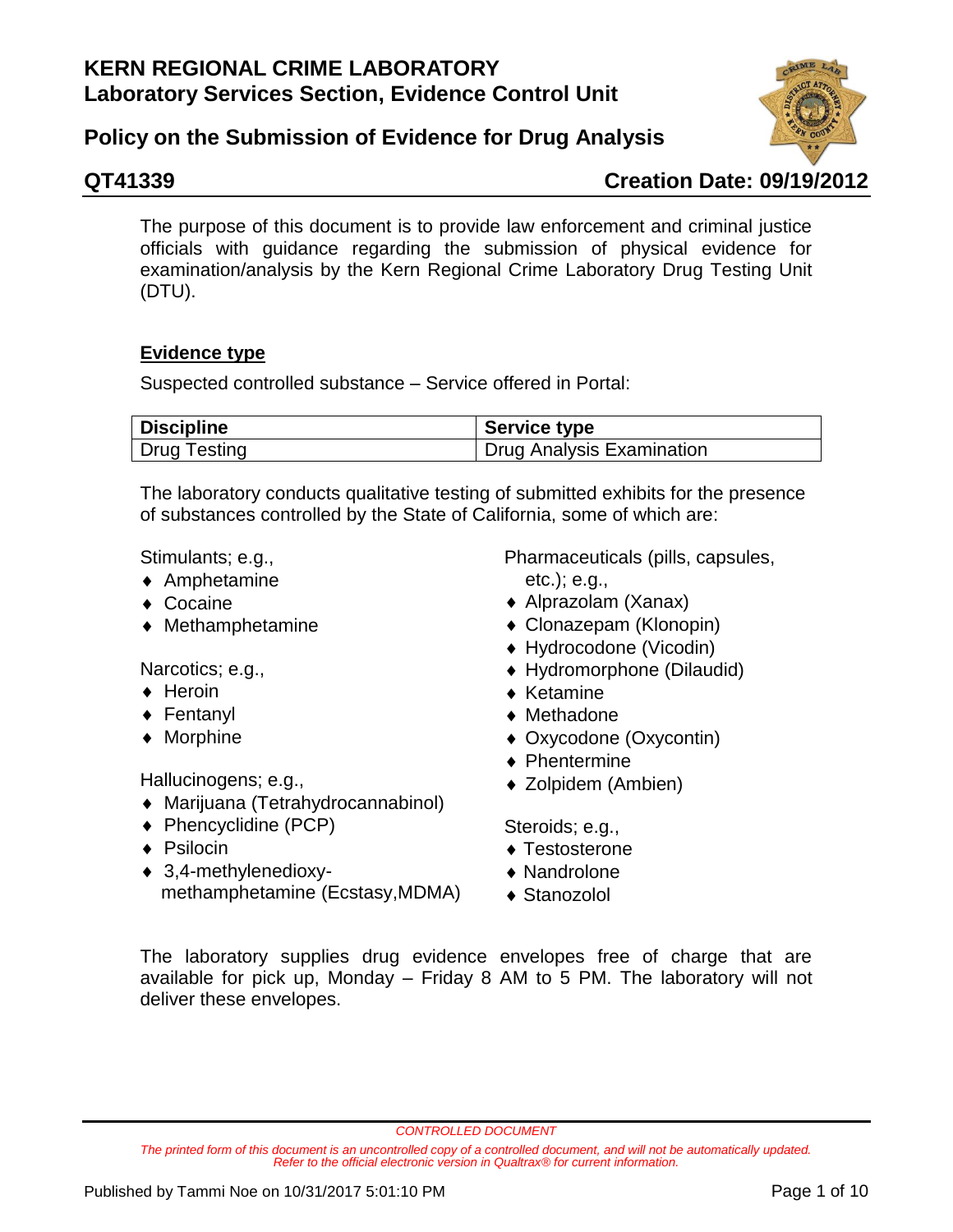### **Restrictions**

- **1.** Requests for drug residue examinations (e.g. paraphernalia, syringes, needles, etc.) are generally not accepted. NOTE: Contents of paraphernalia may be removed (e.g. loaded syringe) placed in proper packaging, and submitted for analysis.
- **2.** The laboratory does not accept syringes. Rather, remove the syringe contents into a small, capped vial (not supplied by the laboratory) and submit that item to the laboratory for analysis.
- **3.** The laboratory will not pick up evidence samples to be analyzed. Agencies are responsible for transporting samples to and from the laboratory. Suspected drug samples shall not be mailed to the laboratory.
- **4.** The Kern Regional Crime Laboratory does not limit the quantity of bulk drugs that it will accept.
- **5.** Reanalysis of drug evidence or analysis of additional items in a case already analyzed requires approval which may be obtained by emailing Supervising Criminalist Alison Kennedy (AKennedy@KernDA.org).

#### **Agency Responsibilities**

- **1.** Process all evidence through your agency prior to submission;
	- **a.** Any request for testing of additional items in a drug case requires approval from Supervising Criminalist Alison Kennedy. Any resubmission of evidence that is not due to the absence (retirement, prolonged leave, etc.) of an analyst requires a hardcopy of Supervising Criminalist Alison Kennedy's approval email at the time of resubmission.
- **2.** Accurately and neatly fill out the evidence envelope;
- **3.** Properly package and seal evidence:
	- **a.** Place evidence (except marijuana) in a properly sealed inner package (e.g. heat-sealed kapak or equivalent). Loose material in evidence envelope or other outer container (e.g. box, brown paper bag, plastic tub) can lead to sample loss and should be avoided;
		- Package suspected marijuana or other plant material in properly sealed breathable materials (e.g. paper bag or box);
	- **b.** Sharps (e.g. glass, knives, etc.) must be packaged in a puncture resistant container;
	- **c.** Place inner package in properly sealed outer package (e.g. evidence envelope). If item(s) are too large for an envelope(s) then it should be placed in a properly sealed larger container (e.g. evidence bag) with an evidence envelope attached; and

*CONTROLLED DOCUMENT*

*The printed form of this document is an uncontrolled copy of a controlled document, and will not be automatically updated. Refer to the official electronic version in Qualtrax for current information.*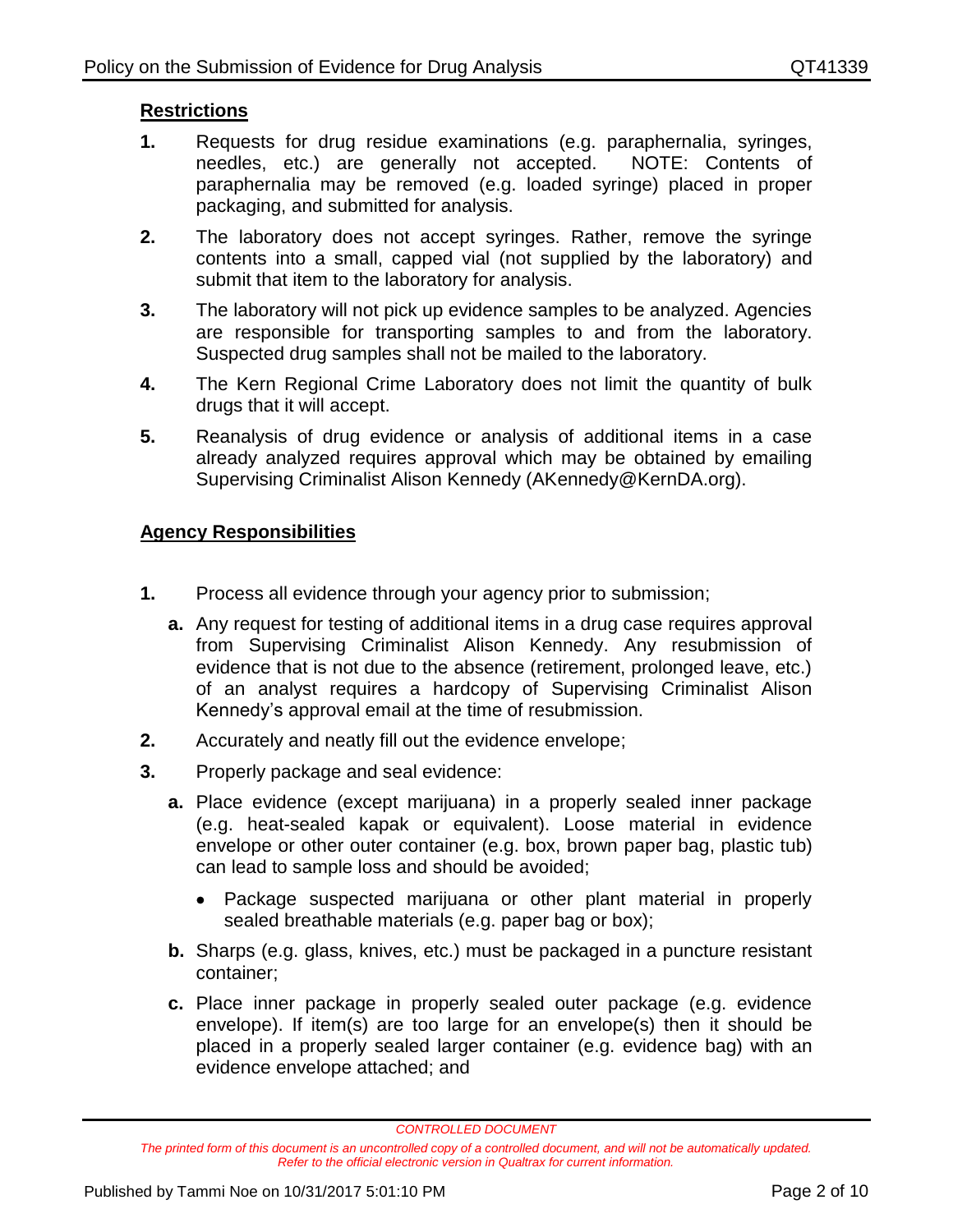- **d.** Evidence from different subjects should be packaged in different envelopes.
- **4.** Latent print development is a separate request for analysis and must be made at/before time of drug submission;
- **5.** Clearly mark the outer package of any specific safety warnings; e.g.,
	- **a.** Affix a biohazard label if any of the evidence has had contact with biological fluids or materials;
	- **b.** If applicable, label as "Suspected Fentanyl";
- **6.** Do not submit used drug field-test kits with evidence;
- **7.** Enter the case, individual information, offense(s), evidence item(s) and evidence analysis request into Portal; and
- **8.** Track the progress and final report completion in Portal.

Note: Instructions for the use of Portal is available on the laboratory's website, [www.co.kern.ca.us/daCrimeLab.](http://www.co.kern.ca.us/daCrimeLab) Click on the link "Getting started with Portal" and there you will find basic instructions for use with a link to in-depth instructions by clicking on "Instructions for using Portal."

#### **Submitting Evidence in Portal**

- **1.** Agency personnel shall use the following example when submitting evidence. Please see "Instructions for Using Portal" for instruction on tabs other than *Evidence;*
- **2.** Access the *Add Evidence* tab in Portal;
- **3.** Select the dropdown menu for *Evidence Type* and choose **Required**;
	- **a.** *Envelope (drug envelope)*;
	- **b.** *Bag with attached envelope*;
	- **c.** *Bag*; or
	- **d.** *Box (other box)***.**

| <b>E</b> Case Details |              |  |  |                                           |  |
|-----------------------|--------------|--|--|-------------------------------------------|--|
| Evidence              |              |  |  | Individuals Offenses Requests Attachments |  |
| No Records Found!     | Add Evidence |  |  |                                           |  |

*CONTROLLED DOCUMENT*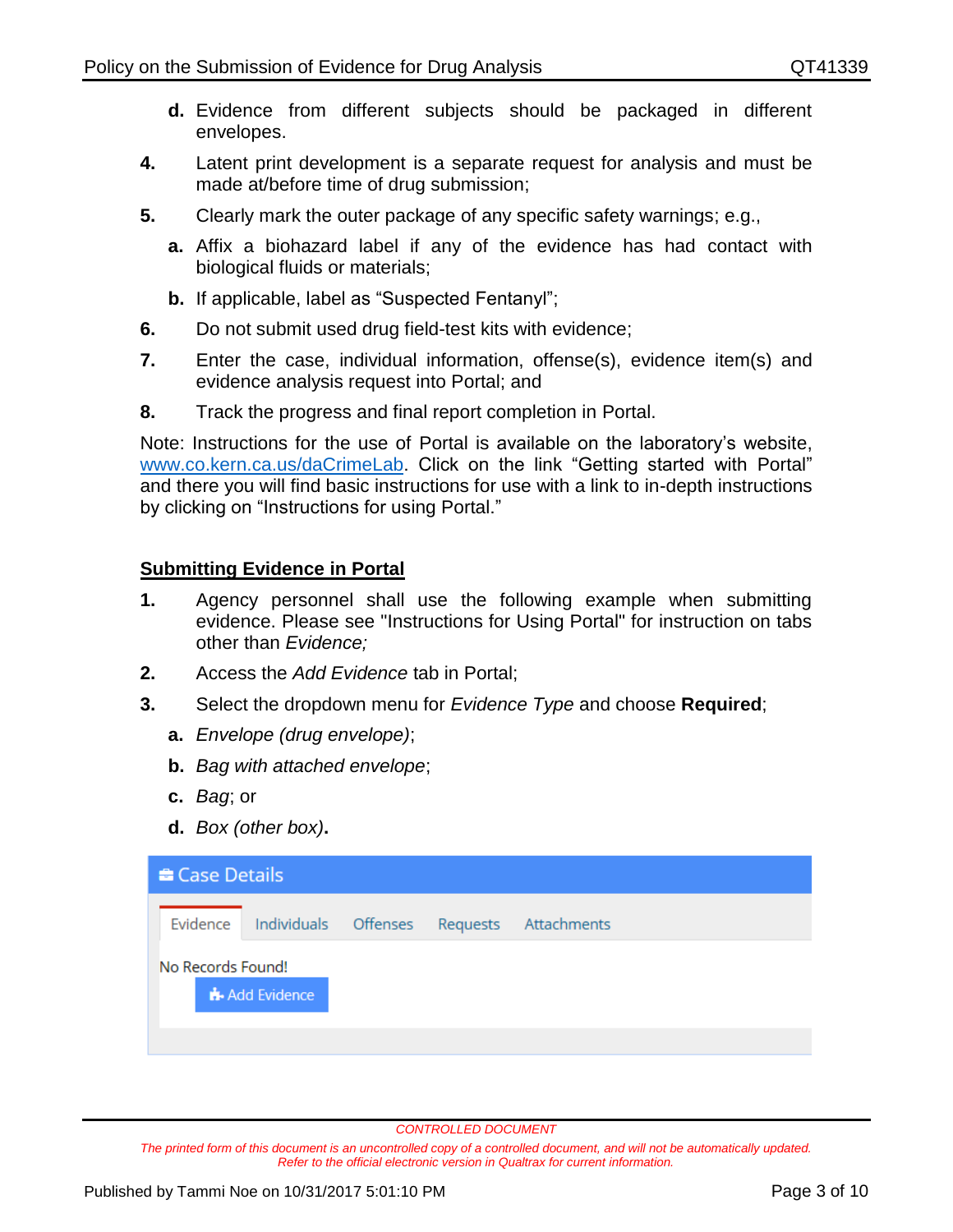| Add/Edit Evidence                                                                                                                                                                                                                                                                                                                                                                                                                                                                |  |  |  |  |
|----------------------------------------------------------------------------------------------------------------------------------------------------------------------------------------------------------------------------------------------------------------------------------------------------------------------------------------------------------------------------------------------------------------------------------------------------------------------------------|--|--|--|--|
| <b>Evidence Type</b>                                                                                                                                                                                                                                                                                                                                                                                                                                                             |  |  |  |  |
| Select<br>Envelope (other envelope)<br>Vehicle<br>Call Out to Crime Scene<br>Call Out to Autopsy<br>Bag<br>DNA collection kit - Known (Reference) Sample<br>DNA collection kit - Questioned (Unknown) Sample<br><b>Blood kit</b><br>Urine kit<br>Bag with attached envelope<br>Box (gun box)<br>Box (other box)<br>Envelope (drug envelope)<br>Envelope (urine envelope)<br>Envelope (blood envelope)<br>DNA - Sexual Assualt kit (Victim)<br>DNA - Sexual Assualt kit (subject) |  |  |  |  |
| <b>Submitting Rep</b>                                                                                                                                                                                                                                                                                                                                                                                                                                                            |  |  |  |  |
| Cancel<br>$\vee$ Save<br>Save & Add Another                                                                                                                                                                                                                                                                                                                                                                                                                                      |  |  |  |  |

*CONTROLLED DOCUMENT*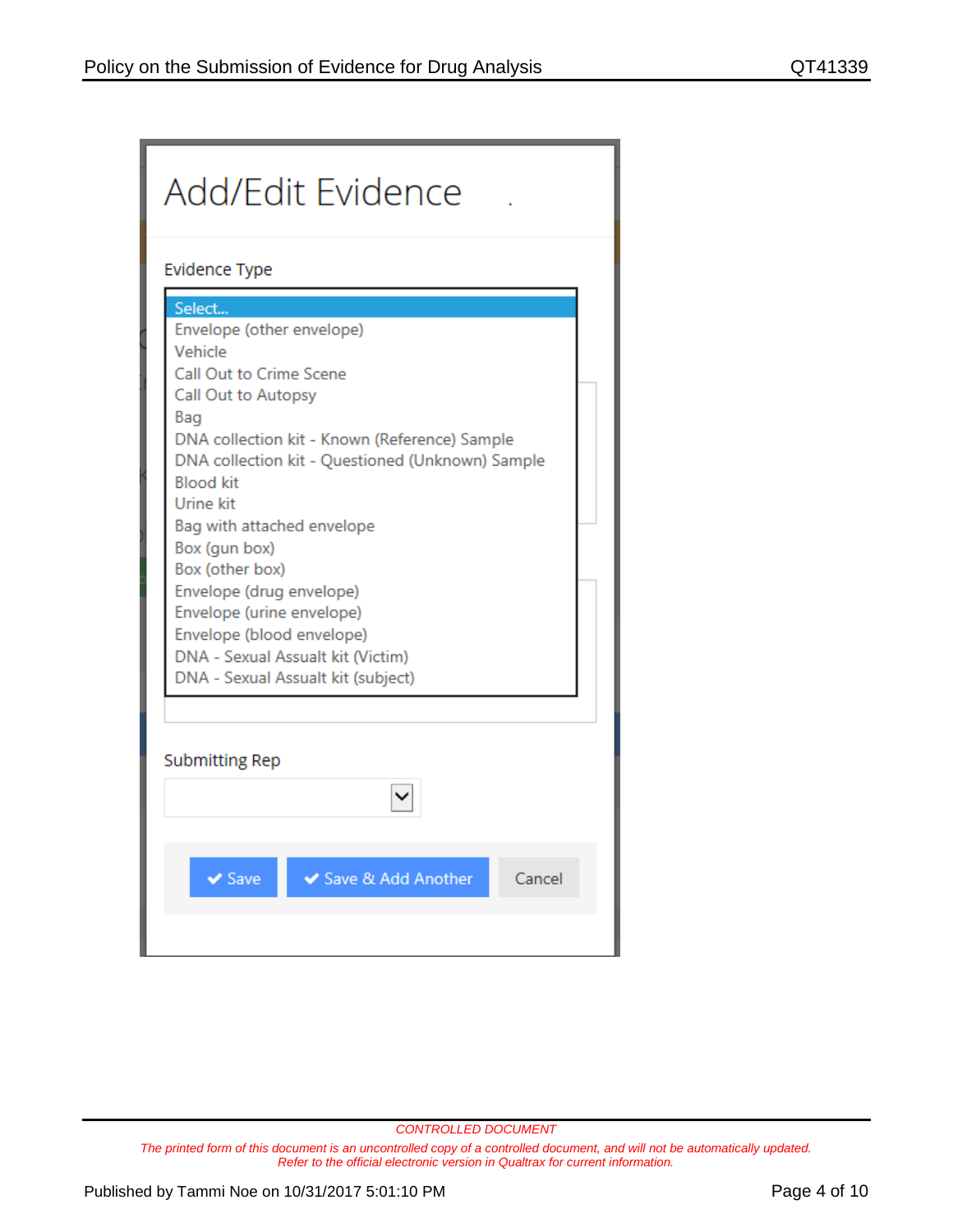- **4.** The agency shall use the following *Description* format when submitting drug evidence for analysis **Required**;
	- **a.** *Evidence Type –* Envelope (drug envelope)
		- *Description -* Sealed drug envelope;
	- **b.** *Evidence Type –* Bag with attached envelope
		- *Description –* Sealed bag with attached envelope;
	- **c.** *Evidence Type –* Bag
		- *Description*  Sealed bag; or
	- **d.** *Evidence Type*  Box (other box)
		- *Description*  Sealed box.

| Add/Edit Evidence                                                | Add/Edit Evidence                                                  |
|------------------------------------------------------------------|--------------------------------------------------------------------|
| <b>Evidence Type</b><br>$\checkmark$<br>Envelope (drug envelope) | <b>Evidence Type</b><br>$\checkmark$<br>Bag with attached envelope |
| Description                                                      | Description                                                        |
| Sealed drug envelope                                             | Sealed bag with attached envelope                                  |
| Note                                                             | Note                                                               |
| Submitting Rep<br>M                                              | <b>Submitting Rep</b><br>v                                         |
| $\vee$ Save<br>✔ Save & Add Another<br>Cancel                    | ← Save & Add Another<br>✔ Save<br>Cancel                           |

*CONTROLLED DOCUMENT*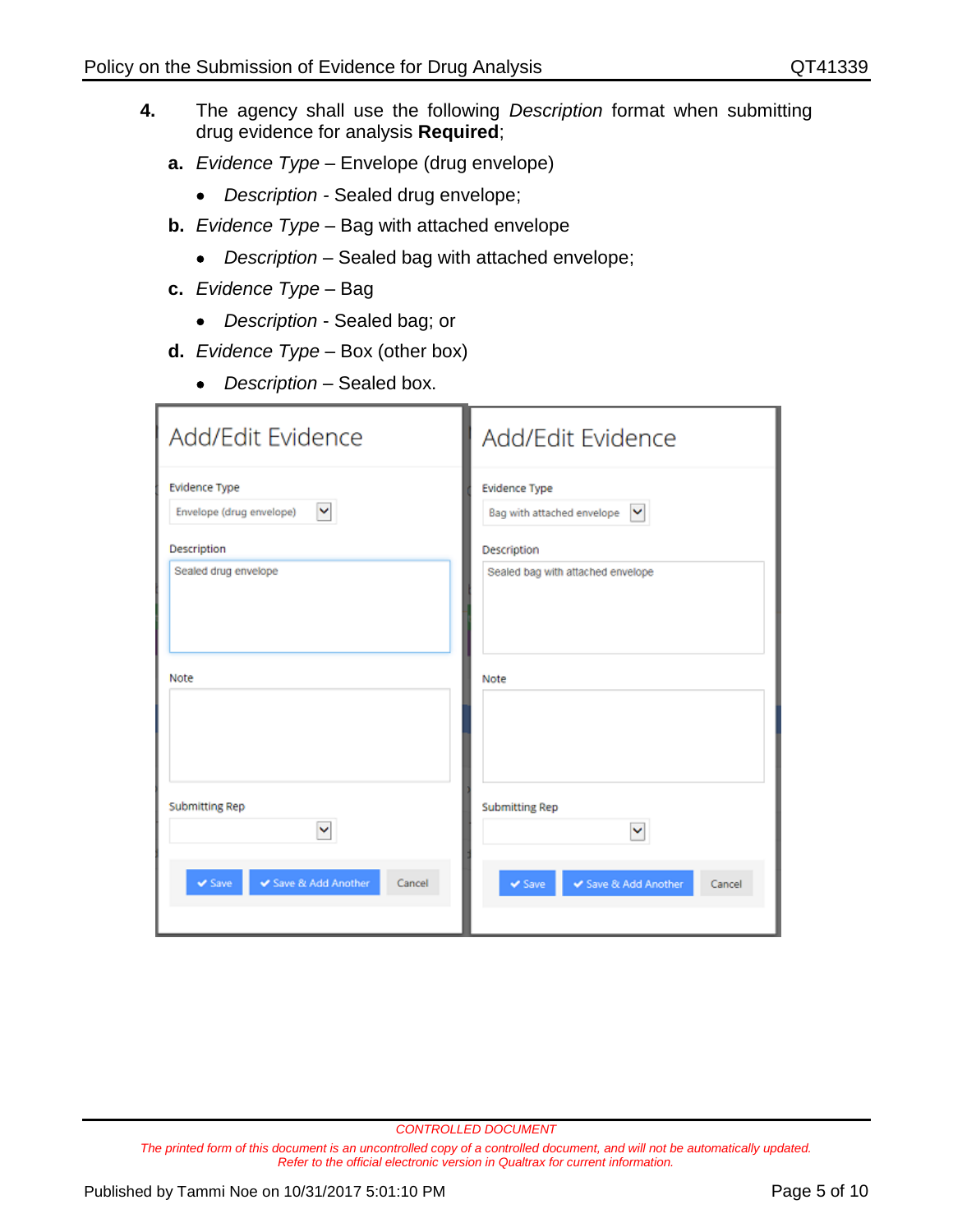| Add/Edit Evidence     | Add/Edit Evidence          |
|-----------------------|----------------------------|
| <b>Evidence Type</b>  | Evidence Type              |
| $\checkmark$          | $\checkmark$               |
| Bag                   | Box (other box)            |
| Description           | Description                |
| Sealed bag            | Sealed box                 |
| Note                  | Note                       |
| <b>Submitting Rep</b> | <b>Submitting Rep</b>      |
| Y                     | $\blacktriangledown$       |
| $\vee$ Save           | ✔ Save & Add Another       |
| ✔ Save & Add Another  | $\blacktriangleright$ Save |
| Cancel                | Cancel                     |

- **5.** The agency shall use the dropdown menu for *Submitting Rep* to select the agency representative listed on the evidence **Required**;
- **6.** The agency shall choose *Save* to add the drug evidence to the Portal submission; and
- **7.** The agency may add additional items of evidence by selecting *Add Evidence.*

*CONTROLLED DOCUMENT*

*The printed form of this document is an uncontrolled copy of a controlled document, and will not be automatically updated. Refer to the official electronic version in Qualtrax for current information.*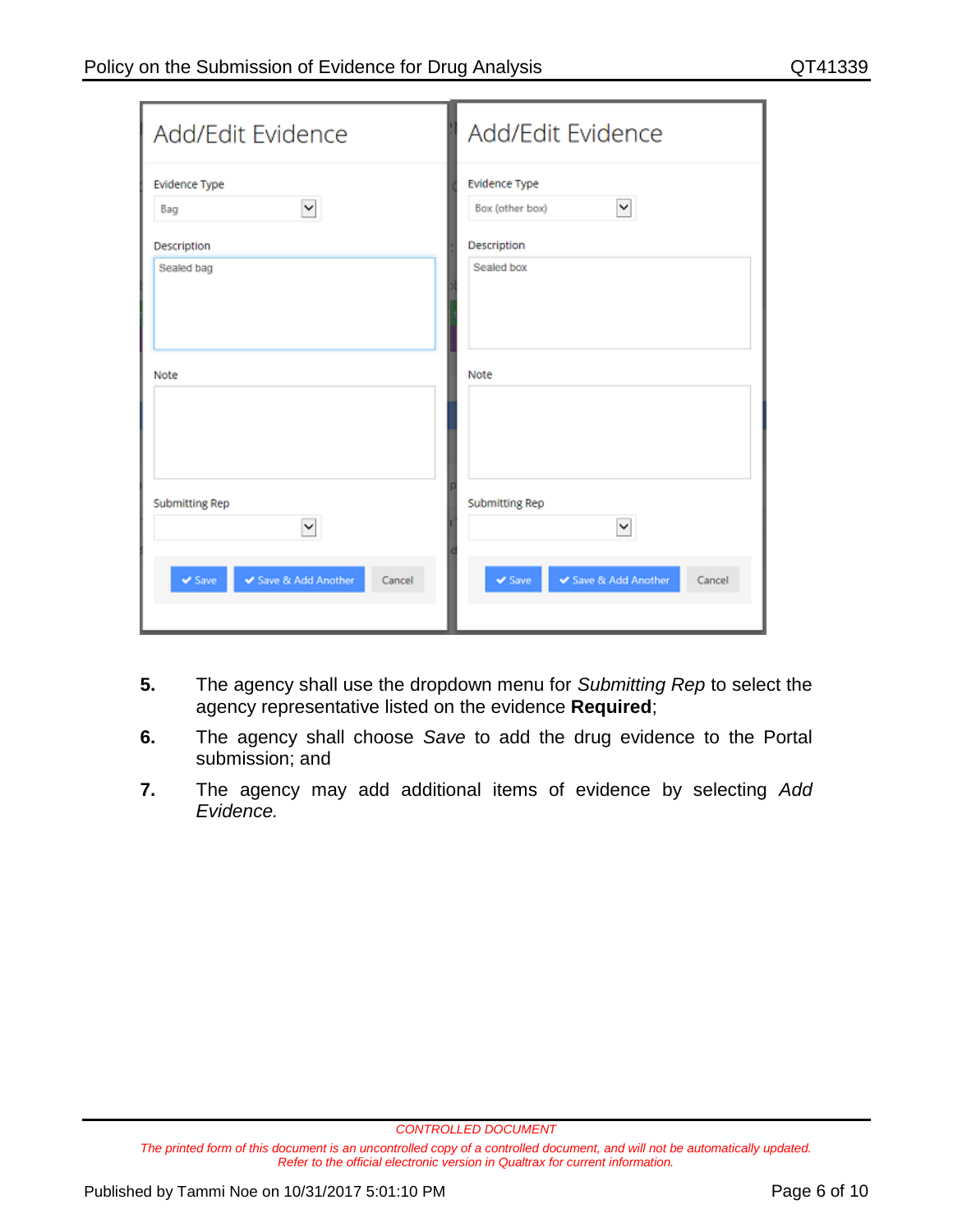#### **Submitting a Request in Portal**

- **1.** Agency personnel shall use the following *Discipline* and *Service Type* when submitting a request. Please see "Instructions for Using Portal" for instruction on tabs other than Request*;*
- **2.** Access the *Add Request* tab in Portal;
- **3.** Select the dropdown menu for *Discipline* and choose *Drug Testing Unit* **Required***;*

| <b>Case Details</b> |             |          |          |             |
|---------------------|-------------|----------|----------|-------------|
| Evidence            | Individuals | Offenses | Requests | Attachments |
| No Records Found!   |             |          |          |             |
|                     | Add Request |          |          |             |

| Add Request                                                                                    |              |             |                       | $\times$ |
|------------------------------------------------------------------------------------------------|--------------|-------------|-----------------------|----------|
| Discipline                                                                                     | Service Type |             | <b>Requesting Rep</b> |          |
| Select<br><b>Administrative Services Unit</b>                                                  |              |             | Select                |          |
| Crime Scene Response Team<br>Database / CODIS Program<br><b>DNA Analysis Unit</b>              |              |             | Due Date              |          |
| <b>Drug Testing Unit</b><br><b>Evidence Control Unit</b><br><b>Firearms and Toolmarks Unit</b> |              |             |                       |          |
| Forensic Alcohol and Breath Analysis Program<br>Latent Print Processing Program                |              |             |                       |          |
| Quality Assurance Unit<br><b>Toxicological Analysis Unit</b>                                   |              |             |                       |          |
|                                                                                                |              | $\vee$ Save | ◆ Save & Add Another  | Cancel   |

*CONTROLLED DOCUMENT*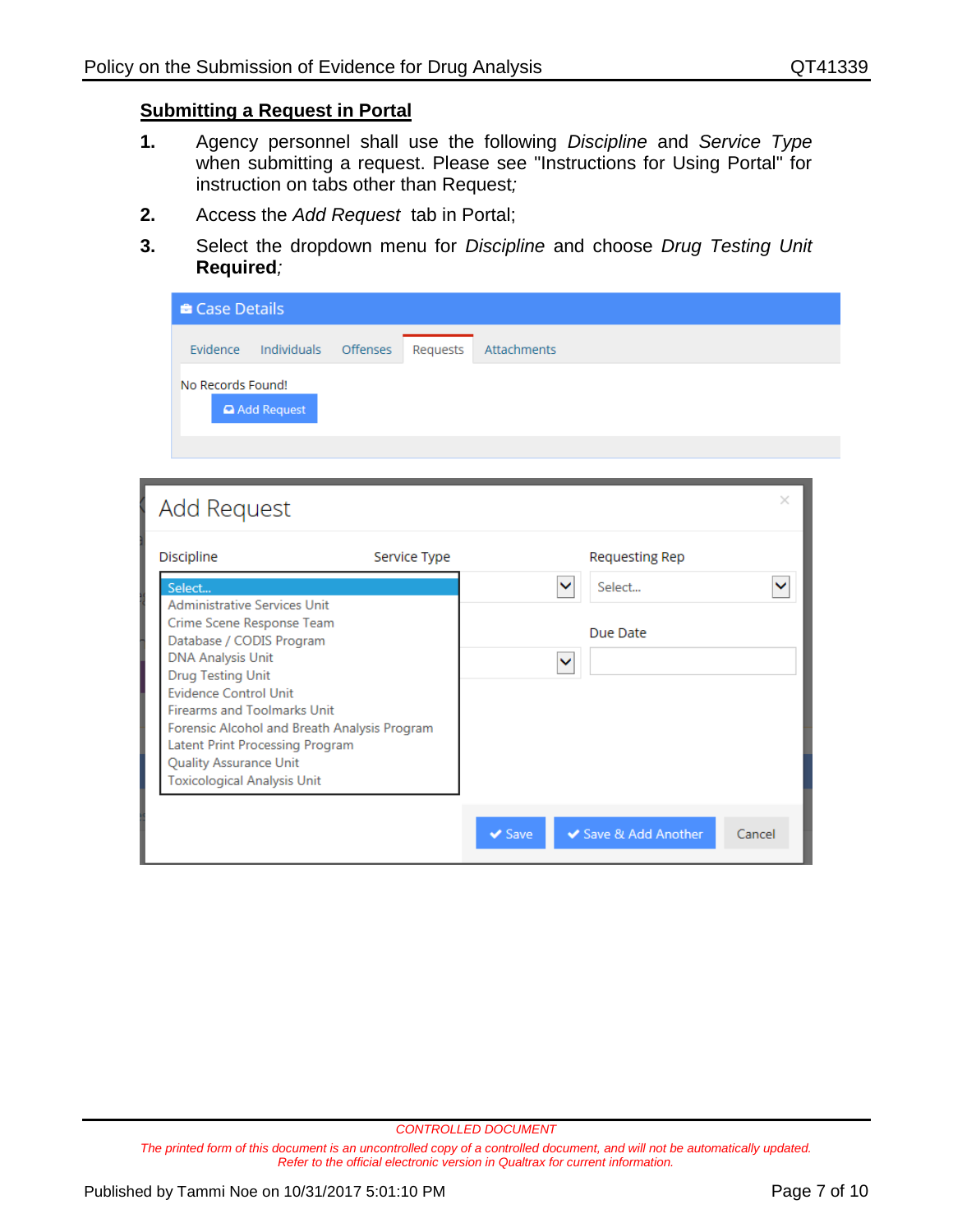#### **4.** Select the dropdown menu for *Service Type* and choose **only** *Drug Analysis Examination* **Required***;*

| Add Request                              |                                                            | $\times$                       |
|------------------------------------------|------------------------------------------------------------|--------------------------------|
| Discipline                               | Service Type                                               | Requesting Rep                 |
| $\checkmark$<br><b>Drug Testing Unit</b> | Select<br>Drug Analysis - Physical Examination             | ct                             |
| Complexity                               | Drug Analysis Examination<br><b>Subcontracting Request</b> | Date                           |
| $\checkmark$<br>Select                   | Select<br>$\checkmark$                                     |                                |
| <b>Notes</b>                             |                                                            |                                |
|                                          |                                                            |                                |
|                                          | $\vee$ Save                                                | ◆ Save & Add Another<br>Cancel |

| Add Request                                             |                                           | $\times$                                   |
|---------------------------------------------------------|-------------------------------------------|--------------------------------------------|
| Discipline<br><b>Drug Testing Unit</b><br>$\checkmark$  | Service Type<br>Drug Analysis Examination | <b>Requesting Rep</b><br>×<br>$\checkmark$ |
| Complexity<br>Case Work<br>$\checkmark$<br><b>Notes</b> | Reason<br>Standard                        | Due Date<br>$\checkmark$                   |
|                                                         | $\sqrt{S}$ ave                            | ◆ Save & Add Another<br>Cancel             |

*CONTROLLED DOCUMENT*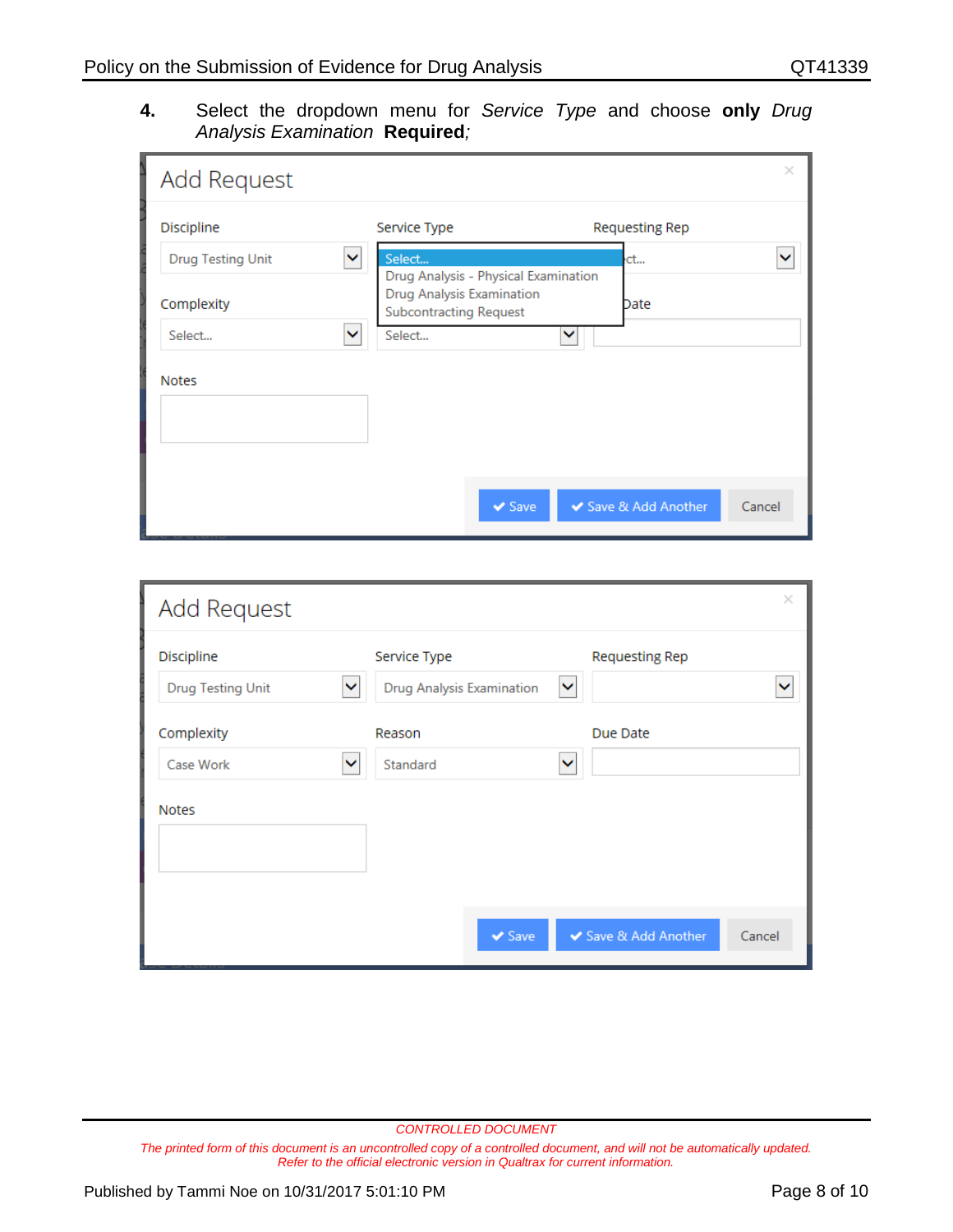- **5.** Select the dropdown menu for *Submitting Rep* and choose the agency representative listed on the evidence **Required**;
- **6.** Select the dropdown menu for *Complexity* and select *Case Work.*  (Complexity will **always** be Case Work) **Required**;
- **7.** Select the dropdown menu for *Reason* and select *Standard.* (Reason will **always** be Standard) **Required;**
- **8.** Add any additional notes regarding the request in the *Notes* field; and
- **9.** The agency shall choose *Save* to add the request to the Portal submission.

**\*NOTE: For rush cases, email [DALab@KernDA.org](mailto:DALab@KernDA.org) with the due date, agency case number, and individual names associated with the case.** 

**Please see "Instructions for Using Portal" to complete your submission.** 

**Please print the Evidence List and submit along with your evidence to the Evidence Control Unit of the Laboratory.**

### **Evidence submitted without a printout may not be accepted.**

### **Laboratory Responsibilities**

In order to accept suspected controlled substances (drug) evidence from law enforcement officials, a member of the Kern Regional Crime Laboratory's Evidence Control Unit (ECU) shall:

- **1.** Ensure that the evidence envelope is properly filled out. The following categories are **required** for acceptance;
	- **a.** Agency;
	- **b.** Date seized (offense date);
	- **c.** Requesting officer;
	- **d.** Agency case number;
	- **e.** Offense;
	- **f.** Subject name (first and last);
	- **g.** Type of analysis requested (Drug Analysis Examination); and
	- **h.** Inventory of item(s) submitted.
- **2.** Ensure that outer packaging of evidence is properly sealed;
- **3.** Record the time, date, received from and by into the Laboratory Information Management System (LIMS) within the chain of custody; and

*CONTROLLED DOCUMENT*

*The printed form of this document is an uncontrolled copy of a controlled document, and will not be automatically updated. Refer to the official electronic version in Qualtrax for current information.*